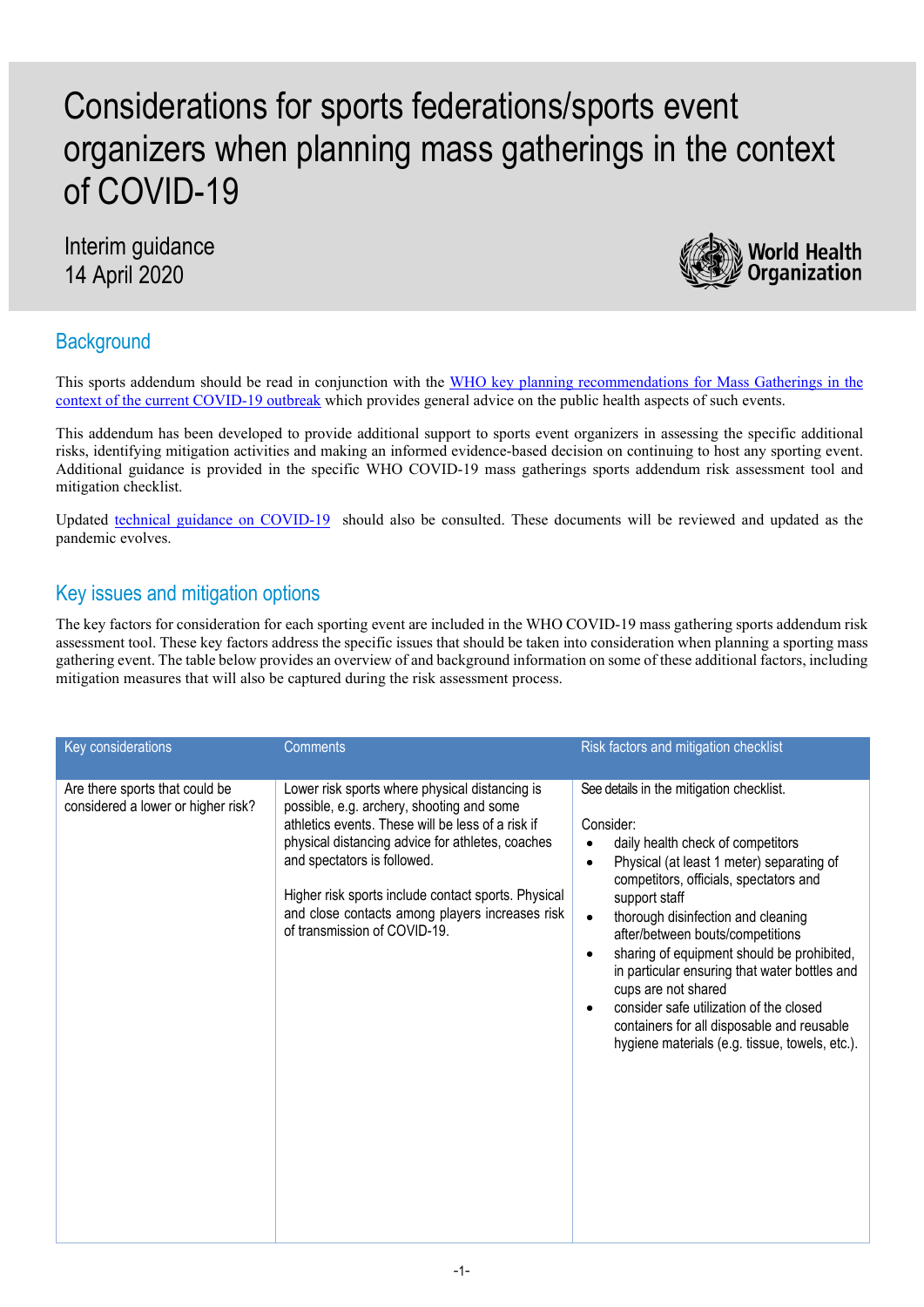| Size of event                 | The size of the sporting event affects the risk.                                                                                                                                                                                                                                                                                                                                                                                        | See details in the mitigation checklist                                                                                                                                                                                                                                                                                                           |
|-------------------------------|-----------------------------------------------------------------------------------------------------------------------------------------------------------------------------------------------------------------------------------------------------------------------------------------------------------------------------------------------------------------------------------------------------------------------------------------|---------------------------------------------------------------------------------------------------------------------------------------------------------------------------------------------------------------------------------------------------------------------------------------------------------------------------------------------------|
|                               | Physical distancing of spectators must be<br>maintained if spectators and support staff are to<br>be present during the event. Other factors must<br>also be considered across the different target<br>groups:<br>participants (includes officials)<br>spectators<br>$\bullet$<br>host country (international events)<br>other participating countries<br>(international events).<br>The numbers of participants relative to spectators | Conducting sporting events with designated seats<br>in arenas with widely spaced spectators for at<br>least 1-metre physical distancing, numbered<br>seats for contact tracing, temperature monitoring<br>at entrances and provision of visual reminders<br>such as stickers or wrist stamps may reduce the<br>possibility of incidental contact. |
|                               | in sporting events are usually low. Participants<br>are also a known group so easier to advise,<br>support and follow up if needed so it could be<br>possible to consider holding events in closed<br>stadia.                                                                                                                                                                                                                           |                                                                                                                                                                                                                                                                                                                                                   |
| Indoor or outdoor locations   | Outdoor events will be better ventilated than<br>indoor events.                                                                                                                                                                                                                                                                                                                                                                         | See details in the risk assessment<br>WHO advice on physical distancing must be<br>maintained during sporting events                                                                                                                                                                                                                              |
|                               | It may be easier to ensure physical distancing<br>advice is followed in outdoor events with non-<br>designated seating such as horse racing, golf,<br>etc.                                                                                                                                                                                                                                                                              |                                                                                                                                                                                                                                                                                                                                                   |
| Venue facilities              | Requires liaison with the venue owners to ensure<br>the facilities do or can comply with WHO and<br>national recommendations during the COVID-19<br>pandemic.                                                                                                                                                                                                                                                                           | See details in the mitigation checklist<br>An isolation room/space identified to hold any<br>symptomatic person found at the venue while<br>awaiting patient transport to a medical facility is<br>necessary.                                                                                                                                     |
|                               |                                                                                                                                                                                                                                                                                                                                                                                                                                         | Additionally, having a medical post and<br>designated personnel on site is advisable to help<br>assess cases and potential other illness                                                                                                                                                                                                          |
| Demographics (age and health) | Competitors of sporting events tend to be<br>younger and healthier than spectators. However,<br>some competitors, coaches and support staff<br>may have underlying health conditions.                                                                                                                                                                                                                                                   | See details in the mitigation checklist<br>Pre-travel and pre-event health checks are highly<br>encouraged/mandatory to ensure exclusion of<br>those with potential additional risks (co-                                                                                                                                                         |
|                               | The age and health of spectators and other staff<br>will vary.                                                                                                                                                                                                                                                                                                                                                                          | morbidities, medications, allergies)<br>Spectators can include vulnerable groups so<br>consider advising some at-risk groups not to                                                                                                                                                                                                               |
| Risk communication            | Ensure public health advice is available before<br>and during the event to all participants, staff, and<br>personnel of all relevant stakeholders                                                                                                                                                                                                                                                                                       | attend.<br>See details in the mitigation checklist and the event<br>organizers recommendations below                                                                                                                                                                                                                                              |
|                               |                                                                                                                                                                                                                                                                                                                                                                                                                                         | Display signs to inform spectators and support<br>staff about ways in which they can prevent<br>themselves from getting infected with COVID-19<br>and passing the virus to others.                                                                                                                                                                |

More information in [Q&A on mass gatherings and COVID-19.](https://www.who.int/news-room/q-a-detail/q-a-on-mass-gatherings-and-covid-19)

A checklist of recommended actions is included below for:

- Event organizers
- Participants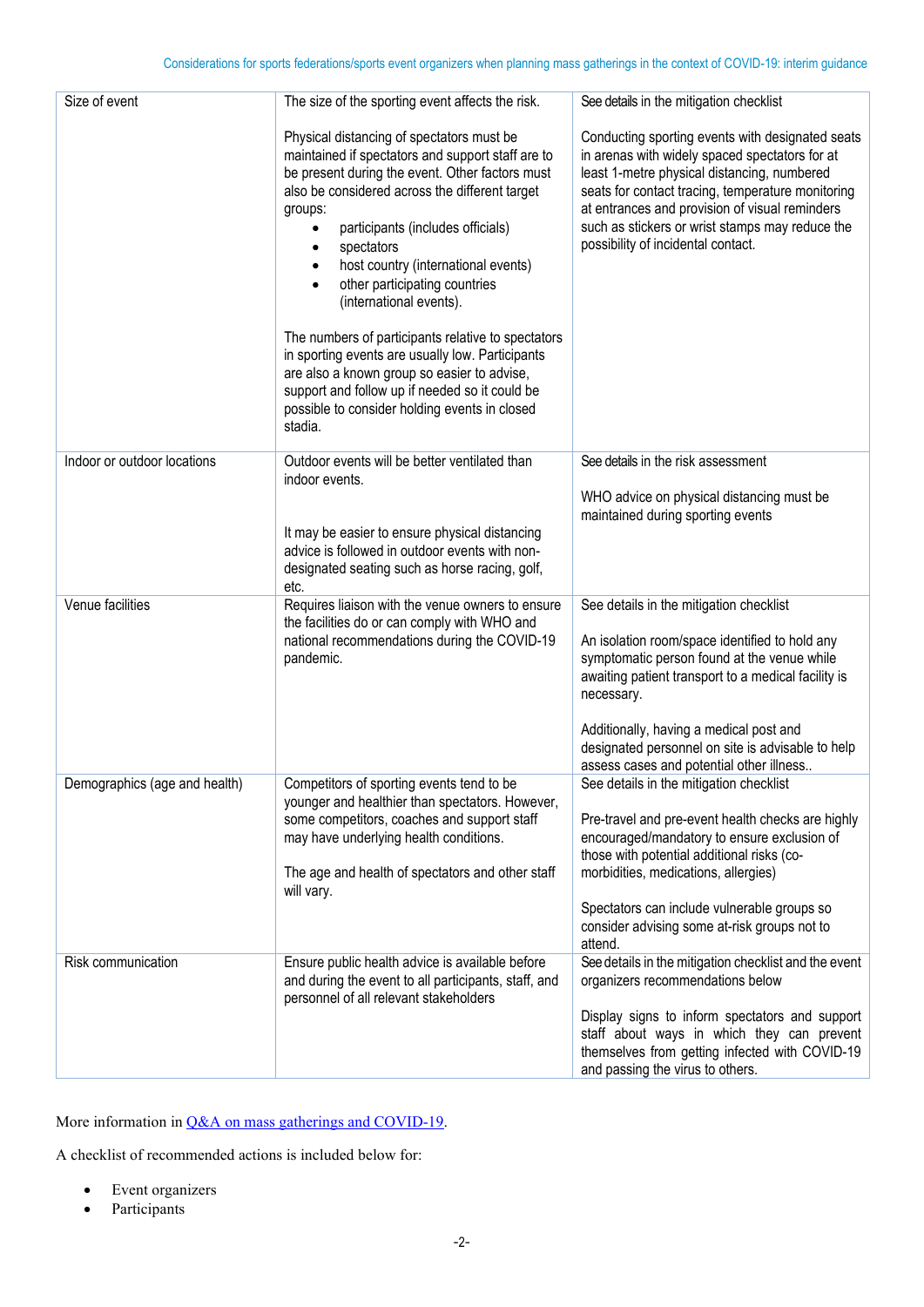## Recommendations to event organizers

These measures may help obtain exceptions from authorities to allow athletes to train and participate in other events such as qualifications considered crucial by the organizers. Elite sport is a very controlled environment and organizers should be able to achieve this in a comprehensive way.

Consider the opportunity of using sports ambassadors to promote messaging. It is everyone's responsibility to keep themselves and others healthy and contribute to a successful event.

| Recommendations to event organizers                 |                                                                                                                                                                                                                                                                                                                                                                                                                                                                                           |
|-----------------------------------------------------|-------------------------------------------------------------------------------------------------------------------------------------------------------------------------------------------------------------------------------------------------------------------------------------------------------------------------------------------------------------------------------------------------------------------------------------------------------------------------------------------|
|                                                     |                                                                                                                                                                                                                                                                                                                                                                                                                                                                                           |
| Pre-event and<br>during event<br>(including venues) | Ensure availability to handwashing, alcohol- based hand gel and hygiene facilities at multiple locations in the event facility<br>and accommodation.                                                                                                                                                                                                                                                                                                                                      |
|                                                     | Ensure good hygiene signage across all venues, changing rooms, training facilities, etc.                                                                                                                                                                                                                                                                                                                                                                                                  |
|                                                     | Provide first aid and medical services, including designated medical providers who are able to triage and refer<br>suspected cases for COVID-19 testing.                                                                                                                                                                                                                                                                                                                                  |
|                                                     | Team medical staff or Local Organizing Committee (LOC) staff at venues should check competitors' temperatures each<br>day, any temperatures above 38°C should be reported to the event medical lead/chief medical officer. Follow advice on<br>the management of ill travelers at points of entry (international airports, seaports, and ground crossings) in the context<br>of COVID-19                                                                                                  |
|                                                     | Ensure capacity to isolate suspected cases:<br>team/officials and event staff<br>volunteers, support workers.                                                                                                                                                                                                                                                                                                                                                                             |
|                                                     | Develop and make available risk communication on:<br>clinical features of COVID-19 and preventive measures, especially respiratory etiquette and hand-hygiene<br>$\bullet$<br>practices                                                                                                                                                                                                                                                                                                   |
|                                                     | the criteria for asking individuals with symptoms to leave the venue or retreat to a designated area<br>information on physical distancing<br>information on the use of face coverings and medical masks                                                                                                                                                                                                                                                                                  |
|                                                     | the meaning and practical implications of quarantine, self-isolation and self-monitoring in the context of the<br>event, e.g. not attending.                                                                                                                                                                                                                                                                                                                                              |
|                                                     | Ensure availability of rubber gloves to team staff and volunteers handling laundry, towels, etc.                                                                                                                                                                                                                                                                                                                                                                                          |
|                                                     | Recommend that towels are for single use only.                                                                                                                                                                                                                                                                                                                                                                                                                                            |
|                                                     | Provide each participant with a clean water bottle.                                                                                                                                                                                                                                                                                                                                                                                                                                       |
|                                                     | Make tissues and containers to dispose of used tissues with lids available on all buses and in all facility changing rooms.                                                                                                                                                                                                                                                                                                                                                               |
|                                                     | Provide each team with a thermometer (e.g. infrared) and a recording sheet/internet link for athletes' temperatures. If this<br>is not possible, can each team be equipped with a non-contact sensor thermometer?                                                                                                                                                                                                                                                                         |
|                                                     | Determine where an individual diagnosed with COVID-19 will be cared for and isolated                                                                                                                                                                                                                                                                                                                                                                                                      |
|                                                     | Determine where a contact of a confirmed cases will be quarantined                                                                                                                                                                                                                                                                                                                                                                                                                        |
|                                                     | Determine how athletes and team staff will be notified of a case and COVID-19 situation where they are training.                                                                                                                                                                                                                                                                                                                                                                          |
|                                                     | Define a place where a large number of people can be quarantined in case of a large number of athletes or event staff<br>being exposed                                                                                                                                                                                                                                                                                                                                                    |
|                                                     | Predetermine emergency contacts with local health authorities.                                                                                                                                                                                                                                                                                                                                                                                                                            |
|                                                     | Medical masks should be ready for use by organizers' medical staff and sick individuals                                                                                                                                                                                                                                                                                                                                                                                                   |
|                                                     | Provide disinfectant wipes and advise venue cleaning staff to disinfect door handles, toilet handles, bathroom faucet<br>handles, etc. in all areas several times per day.                                                                                                                                                                                                                                                                                                                |
|                                                     | Consideration of provision of individual prevention packages for athletes containing:<br>small personal packages of disposable tissues and plastic bags for tissue disposal<br>small laminated prevention card with key reporting information<br>medical mask to wear if they are ill (any symptoms, including fever, cough, shortness of breath)<br>small packages of an alcohol-based hand wipes<br>small package of disposable plastic drinking cups<br>thermometer<br>hand sanitizer. |